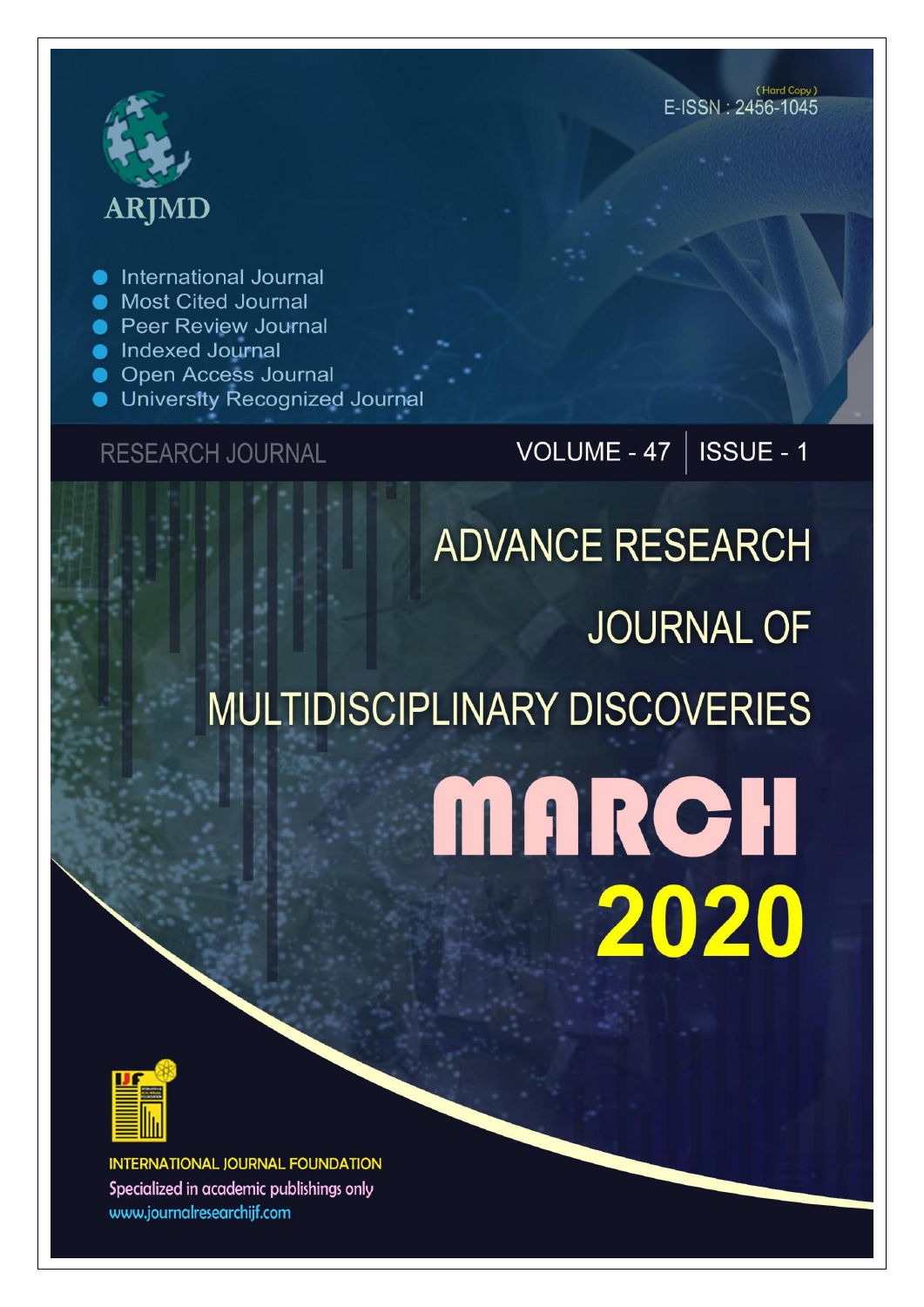

### **Evidence of groundwater contamination in a shallow aquifer**

| <b>ORIGINAL RESEARCH ARTICLE</b>                        | <b>NAME OF THE AUTHOR</b>                  |
|---------------------------------------------------------|--------------------------------------------|
| <b>ISSN: 2456-1045 (Online)</b>                         |                                            |
| <b>ICV Impact Value: 72.30</b>                          | Mustapha Olajiday Thomas                   |
| GIF-Impact Factor: 5.188                                |                                            |
| <b>IPI Impact Factor: 3.54</b>                          | Senior Lecturer.                           |
| Publishing Copyright @ International Journal Foundation | Department of Geology, Fourah Bay College, |
| Article Code: HDG-V47-I1-C1-MAR-2020                    | University of Sierra Leone                 |
| Category: HYDROGEOLOGY                                  |                                            |
| Volume: 47.0 (FEBRUARY-2020)                            |                                            |
| <b>Issue:</b> $1(One)$                                  |                                            |
| Chapter : $1$ (One)                                     |                                            |
| <b>Page:</b> $01-05$                                    |                                            |
| Journal URL: www.journalresearchijf.com                 |                                            |
| Paper Received: 13.02.2020                              |                                            |
| Paper Accepted: 24.03.2020                              |                                            |
| Date of Publication: 05-05-2020                         |                                            |

#### **ABSTRACT**

Groundwater use has intensified in recent years as uncertainties surrounding the capacity of public utility companies to provide sustainable drinking water increase. The upsurge has necessitated an unprecedented development of shallow groundwater sources by government, humanitarian agencies, and the private sector. There is a growing body of evidence which seem to suggest that the quality of groundwater used for drinking and other domestic use has been compromised.

The objective of this study is to first ascertain whether the quality of groundwater in a shallow aquifer system has been compromised and thereafter determine the extent of the deterioration of water quality. A complementary objective is ascertaining the sources of contamination if any, and to recommend actions that needed to be taken to eliminate the threat. To achieve these objectives bacteriological tests were carried out on shallow groundwater sources to determine the content of faecal and non-faecal coliform bacteria.

Bacteriological tests conducted on groundwaters in the area indicate that 46% of the sources investigated are of high risk, suggesting that they are highly contaminated and hence, unsafe for human consumption. The result also shows that only 27% of the drinking sources may be considered are safe for drinking, which calls into question the health status of users of the water. The principal source of contamination has been shown to be faecal coliform bacteria, which occurs in 73% of the sources investigated. To eliminate the threat of bacterial contamination, continuous chlorination is recommended on shallow dug wells considered to be of high risk until the threat is eliminated.

**KEYWORDS :** Shallow groundwater; water quality; contamination; faecal coliform bacteria; drinking sources; risk assessment.

#### CITATION OF THE ARTICLE

**THOMAS M.O.** (2020) Evidence of groundwater contamination in a shallow aquifer; *Advance Research Journal of Multidisciplinary Discoveries;* 47(1) pp. 01-05

*\* Corresponding Author*

Open access, Peer-reviewed and Indexed journal (www.journalresearchijf.com) Page |1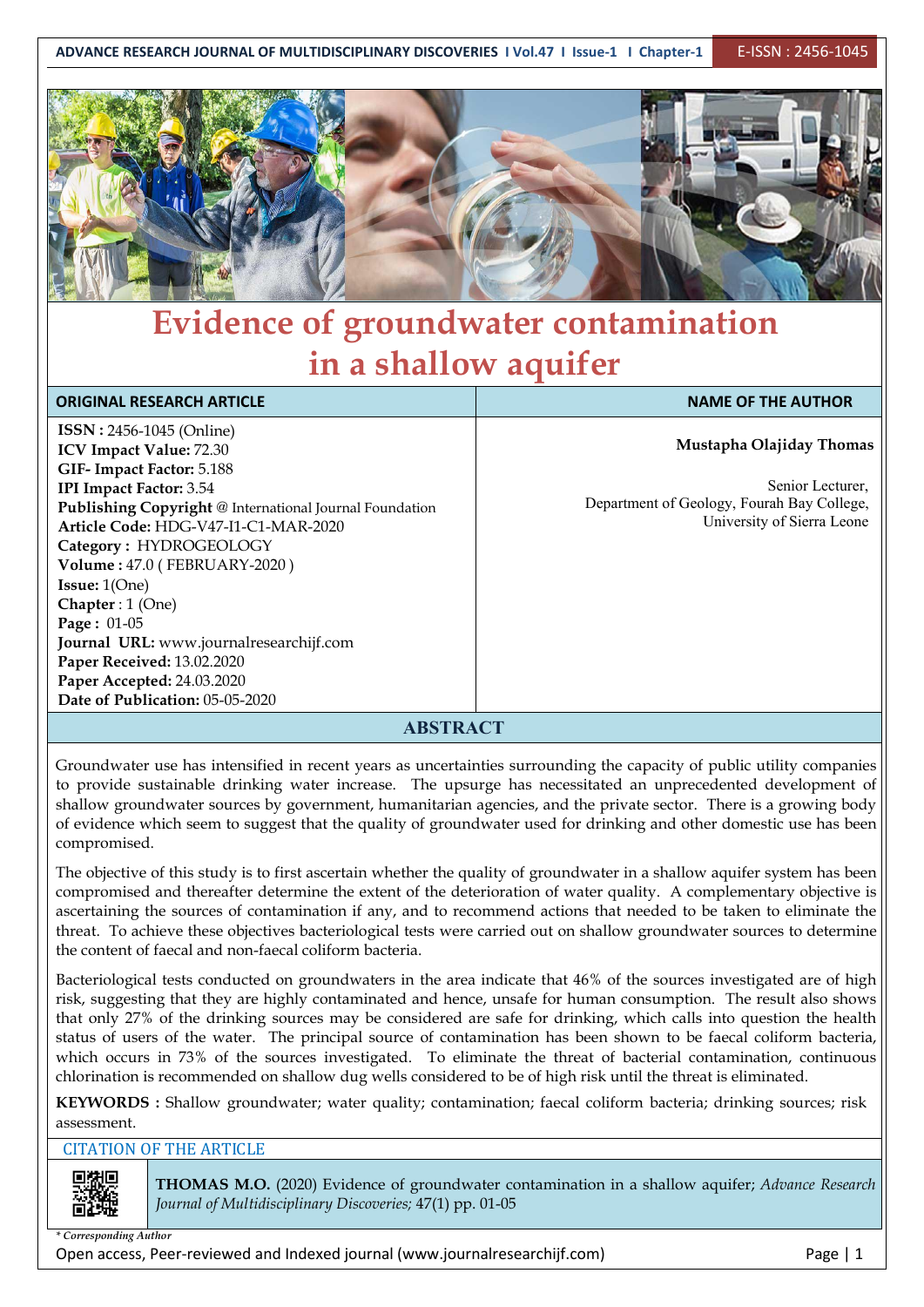#### **I. INTRODUCTION**

Groundwater use in rural and peri-urban communities in Sierra Leone has intensified in recent years, attributable to the inability of government and<br>
SHOWING KAMBIA DISTRICT humanitarian agencies to sustain the traditional surface sources which had provided sustainable drinking water to the mainly farming population. The upsurge in groundwater use may also be ascribed to the relative ease with which it could be harnessed, usually by constructing shallow dug wells that intercept groundwater at relatively shallow levels within the Regolith Aquifer.

The widespread development of shallow groundwater sources in other areas of the country by humanitarian agencies has raised serious concerns about the quality of drinking water, which evidence has shown to be deteriorating (Thomas, 2010; Thomas<br>and Momoh, 2017). This study assesses the safety of<br>drinking water obtained from the shallow aquifer by<br>determining the content of faecal coliform bacteria and Momoh, 2017). This study assesses the safety of drinking water obtained from the shallow aquifer by  $\Box$ determining the content of faecal coliform bacteria present in the groundwaters. Most pathogens in drinking water are derived from faecal contamination (UNICEF Handbook on Water Quality, 2008). Since faecal coliform bacteria is invariably present in the intestines of human drinking water are derived from faecal contamination (UNICEF Handbook on Water Quality, 2008). Since faecal coliform bacteria is invariably present in the  $\overline{Q}$  showing GBINLE-DIXING AND MAGBENA CHEFDOMS intestines of humans and is passed out in the faeces, it may be associated with organisms that can cause disease in humans. Thus, it is used extensively as an indicator of groundwater contamination (WHO, 2011). The study assesses the level of faecal coliform  $\frac{3}{5}$  contamination of the groundwater sources. contamination of the groundwater sources.

Water safety and security are usually taken for<br>
the in rural and peri-urban communities where<br>
practice of harnessing unconventional sources for<br>
aking and other domestic use is still common place. granted in rural and peri-urban communities where the practice of harnessing unconventional sources for drinking and other domestic use is still common place. The result of this study will help government and humanitarian agencies better understand the status of our drinking water sources in terms of safety and to use the recommendations as a guide to policy formulation and implementation in the water resources sector.

#### **II. DESCRIPTION OF THE STUDY AREA**

As shown in Fig. 1, the study area is located in Kambia District which lies within the interior and coastal plains of northern Sierra Leone and encompasses two chiefdoms: Gbinle Dixing Chiefdom to the north and Magbema Chiefdom to the south of Kambia Town where about  $60 %$  of the water points are located. The area of study is approximately 432 km<sup>2</sup> and lies between latitudes  $9^{\circ}$  00<sup> $\prime$ </sup> and 9 $^{\circ}$  15<sup> $\prime$ </sup> N, and Map between longitudes 12° 53′ and 13° 02′ W, comprising The lithology the Great Scarcies (Kolente) catchment in northwestern Sierra Leone.

**Figure 1.** (a) Map of Sierra Leone showing Kambia District; (b) Map of Kambia District showing the study area



#### **Hydrogeological setting**

 $\sqrt{N}$ , and  $\qquad$  Map of Sierra Leone (Keyser and Mansaray, 2004). The study area is covered by a thick mantle of regolith formed by weathering of the underlying crystalline basement. The surface geology consists of high grade (amphibolite to granulite facies) metamorphic rocks occupying a belt roughly 25 km wide extending from the Guinea border in the north to the southern tip of Sierra Leone. A geological map of the area (Fig. 2) is adapted from the Geological The lithology consists of basic granulites, amphibolites, and basic and quartzo-feldspathic gneisses (Williams, 1988), which are in tectonic contact with and resting on an Archaean Basement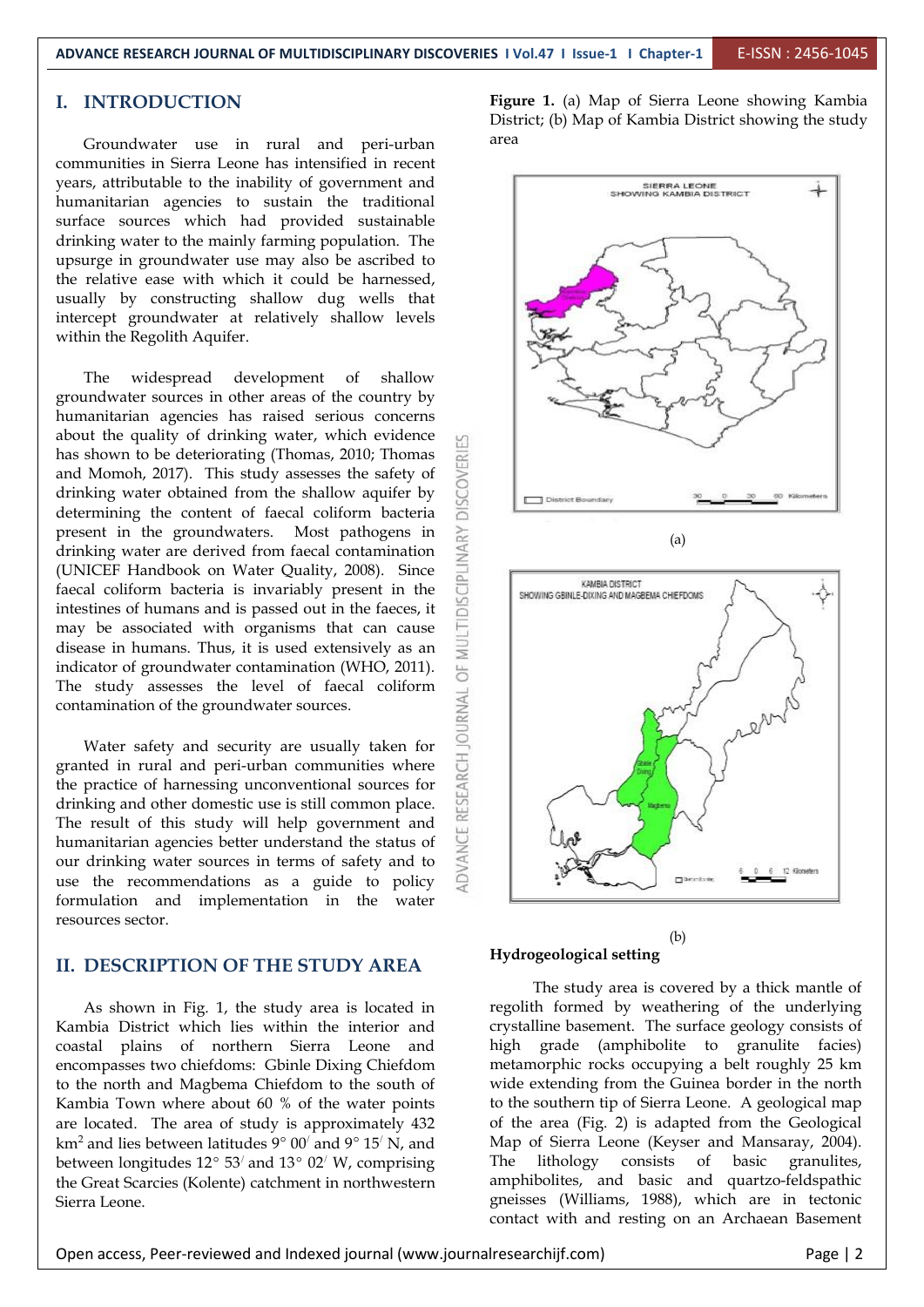comprising granitoids and migmatitic gneisses (Fig.2). The quartzofeldspathic and quartzose rocks have been interpreted (Vallance, 1975; Williams and Williams, 1976; Macfarlane et al., 1981) on the basis of their composition and association as being dominantly of sedimentary origin.

Deposits of Tertiary and Quaternary sediments occur within large depressions of the granulites as patches of fresh, poorly consolidated sands and clays (Culver and Williams, 1979a). The sediments possess dual permeability in that the sandstones are characterised by diffused and fissure flow while flow in the crystalline basement is largely fissure controlled. Recent sands and gravels transported by streams which sometimes contain fragments of bedrock are found on the surface and at shallow

depths.<br>Thomas (2008) presents an overview of the<br>Crystalline Basement Aquifer. The porosity of the<br>weathered layer (regolith) is relatively high and<br>contains a significant amount of water. However, Crystalline Basement Aquifer. The porosity of the weathered layer (regolith) is relatively high and contains a significant amount of water. However, because of the relatively high clay content derived from weathering of feldspars, its permeability is low, unlike the fresh and fractured bedrock which has high permeability (Barker, 2001). Barker (2001) suggests permeability (Barker, 2001). Barker (2001) suggests that as fractures do not constitute a significant volume<br>of the rock, the fractured basement has a low porosity. of the rock, the fractured basement has a low porosity.

Taylor and Howard (1998; 1999b), note that fractures in crystalline bedrock are often discontinuous and the apparent low storativity suggests that sustained abstraction from this aquifer could only be possible due to leakage from the more porous overburden. Precipitation appears to be the principal<br>factor controlling recharge into the aquifers.<br>Butterworth et al. (1999) have shown that where the<br>soil in weathered aquifers is freely draining, factor controlling recharge into the aquifers. Butterworth et al. (1999) have shown that where the soil in weathered aquifers is freely draining, groundwater levels typically responded within a few days of major rainstorms. days of major rainstorms.

**Figure2.** Geological map of the study area showingthe distribution of water points



#### **III. METHODOLOGY**

Protected dug wells used for drinking and other domestic use were selected for the study. River water is sometimes used for drinking and other domestic use. Thus, a sample of river water was collected and analysed for comparison. It was ensured that all sources were in use at the time of sampling. Bacteriological tests were conducted using a Delagua Water Quality Testing Kit. Groundwater samples were collected in special glass bottles that have been previously sterilized by heat treatment to eliminate any traces of micro-organisms. The bottles were filled completely with the water samples and the caps tightly screwed to prevent the entry of air. The water samples were put in petri dishes and left to incubate at a temperature of 44°C on a medium that allows the bacteria to reproduce and form colonies. The petri dishes were removed from the incubator chamber after 16 hours and the green and pink colonies were counted for faecal and non-faecal coliforms, respectively. The colonies counted are directly related to the bacteriological content of the water sample.

#### **IV. RESULT**

Table1 shows the number of faecal and non-faecal coliform bacteria found in the groundwaters. It is seen from the result that 73% of the sources including the river water contain faecal coliform bacteria, while those with non-faecal coliform represent 77%. The result also clearly indicates that in four of the sources (GBR-GD, KEB-GD, TAUII-GD, and GBE-GD) the number of faecal coliform bacteria are too numerous to count.

**Table1.** Bacteriological quality of shallow groundwater in Kambia District

| No. | <b>Water source</b> | <b>Well ID</b>  | Faecal<br>coliform<br>$/100$ ml<br>of water | Non-Faecal<br>coliform/100<br>ml of water |
|-----|---------------------|-----------------|---------------------------------------------|-------------------------------------------|
| 01  | Banguru             | <b>BANII-GD</b> | 165                                         | 60                                        |
| 02  | Mafari              | MAF-GD          | 250                                         | 190                                       |
| 03  | Rotifunk            | ROT-GD          | 80                                          | 35                                        |
| 04  | Balamuya            | <b>BALI-GD</b>  | Nil                                         | 5                                         |
| 05  | Gbinleh River       | GBR-GD          | <i><b>*TNTC</b></i>                         | 25                                        |
| 06  | Kebeya              | KEB-GD          | <i><b>*TNTC</b></i>                         | 20                                        |
| 07  | Tauyia 1            | <b>TAUI-GD</b>  | 15                                          | 90                                        |
| 08  | Tauyia 2            | <b>TAUII-GD</b> | <i><b>*TNTC</b></i>                         | 5                                         |
| 09  | Gberi               | GBE-GD          | *TNTC                                       | 75                                        |
| 10  | Kambia CAR          | KAMCAR-M        | 25                                          | 125                                       |
| 11  | Kamba 2             | KMBII-M         | 5                                           | 20                                        |
| 12  | Kamba 3             | KMBIII-M        | 135                                         | <b>TNTC</b>                               |
| 13  | Magbema Market      | MAGBMI-M        | 125                                         | 100                                       |
| 14  | Magbema Market      | MAGBMII-M       | 20                                          | 10                                        |
| 15  | Magbema Market      | MAGBP-M         | Nil                                         | 150                                       |
| 16  | Petifu              | PET-M           | 10                                          | Nil                                       |
| 17  | Kapairon 1          | KAPI-M          | 25                                          | Nil                                       |
| 18  | Kapairon 2          | <b>KAPII-M</b>  | Nil                                         | Nil                                       |
| 19  | Kambia PS           | KAMII-M         | 70                                          | 10                                        |
| 20  | Rokupr P            | ROKII-M         | Nil                                         | Nil                                       |
| 21  | Rokupr A            | <b>ROKIII-M</b> | Nil                                         | Nil                                       |
| 22  | Magbema Market      | MAGBS-M         | Nil                                         | 20                                        |

*\*TNTC = Too numerous to count*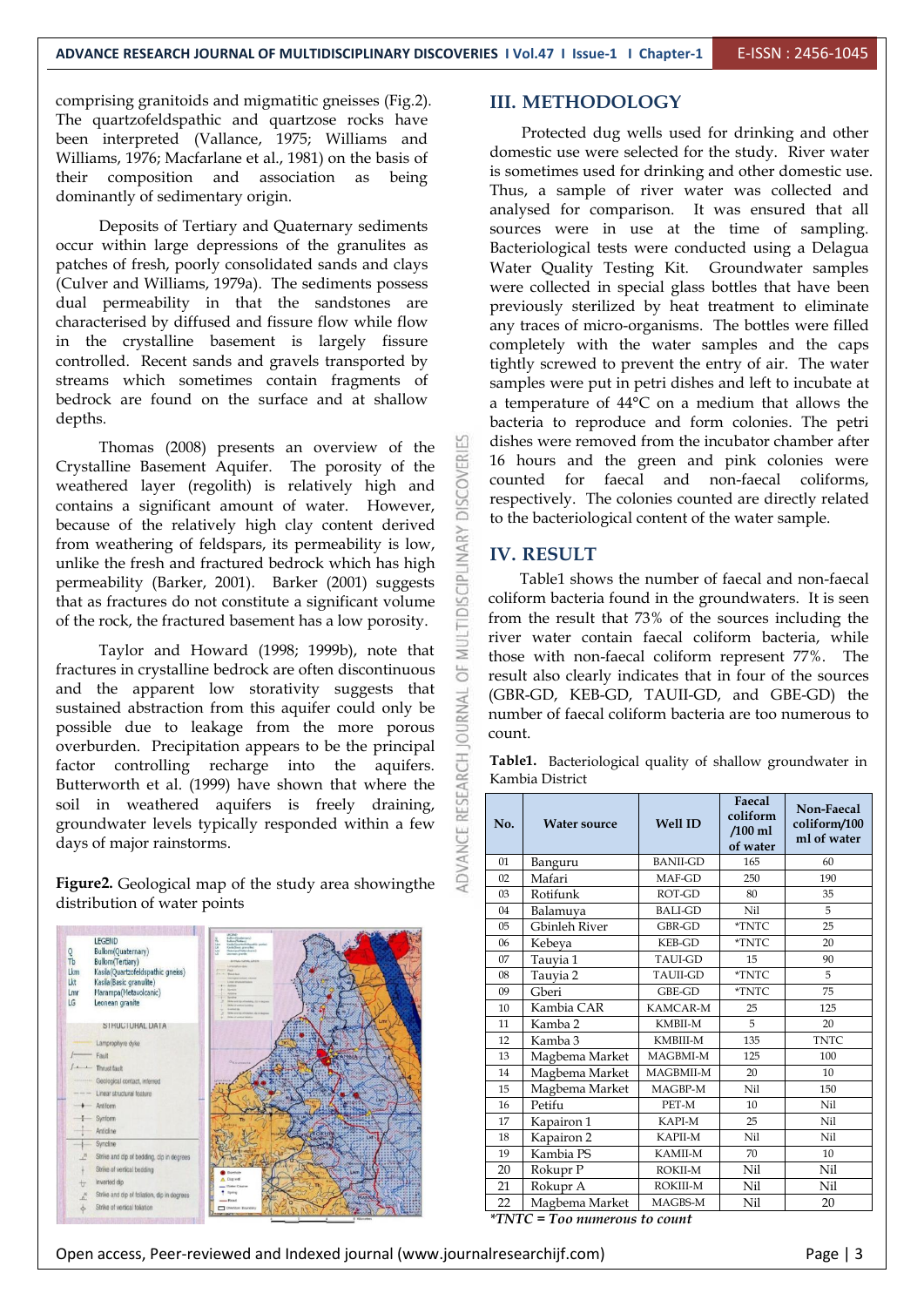The risk associated with the use of the groundwaters for drinking is presented in Table2. It is seen that 46% of the sources are deemed to be of high risk (Fig.3), with the content of coliform bacteria exceeding 60, suggesting that the sources are contaminated and therefore unfit to drink in their current states unless they are disinfected, preferably with chlorine solution.

**Table2.** Risk assessment of the groundwaters based on the content of faecal coliform bacteria

| <b>Content of faecal</b><br>coliform bacteria           | <b>Risk Assessment</b> | No. of sources |                |
|---------------------------------------------------------|------------------------|----------------|----------------|
| 0                                                       | Safe                   | 6              | groui          |
| $1 - 10$                                                | Low Risk               | 2              | by tl<br>bacte |
| $11 - 60$                                               | Moderate Risk          | 4              | pract          |
| >60                                                     | High Risk              | 10             | areas          |
|                                                         |                        |                | conta          |
|                                                         | sourc                  |                |                |
| Figure3. Pie chart depicting the safety of the drinking | conta                  |                |                |

sources



The result of water quality assessment clearly suggests that the groundwater sources used for drinking are contaminated by faecal coliform bacteria. Faecal coliform bacteria were found in 16 out of 22 sources, which represents 73% of all sources investigated. The content of non-faecal coliform bacteria is also very high in the groundwaters. The result shows that 17 out of 22 sources contain nonfaecal coliform bacteria, representing 77% of all sources investigated. There is also good correlation between contents of faecal and non-faecal coliform bacteria. That is, most of the sources where faecal coliforms are found also contain non-faecal coliforms. Nearly half of the water samples tested (46%) are shown to be of high risk and only 27% may be considered safe.

There has been much speculation about the sources of faecal coliform bacteria in groundwaters in shallow wells in Sierra Leone (Thomas, 2008; Thomas,

2010, Thomas and Momoh, 2017). Although the close proximity of shallow wells to pit latrines could account for a high coliform count in the groundwaters, faecal matter entering the saturated zone, derived from open defecation seems to be the principal source of bacteriological contamination of groundwaters in shallow wells in the area and elsewhere in the country (Thomas and Momoh, 2017). More research has to be done to track travel paths of contaminants and the velocity of groundwater flow.

#### **VI. CONCLUSION**

This assessment has shown that the quality of groundwaters in the study area has been compromised by the presence of faecal and non-faecal coliform bacteria, which could be attributed to poor sanitation practices, exacerbated by poor hygiene in the affected areas. Where such drinking sources are shown to be contaminated the cheapest remedy is to disinfect the source by applying chlorine solution. The source(s) of contamination should be immediately ascertained and protective measures instituted to thwart the threat. The study has corroborated earlier findings of widespread contamination in shallow dugs wells in rural and peri-urban communities in the country.

#### **VII. ACKNOWLEDGEMENT**

The Author is indebted to the Administration of Fourah Bay College, University of Sierra Leone for funding the study.

#### **VIII. REFERENCES**

- [1] **Barker, R. D. 2001.** Imaging fractures in hardrock terrain *[Http://www.bham.ac.uk/EarthSciences/research/hydr](http://www.bham.ac.uk/EarthSciences/research/hydro/envgeo/University) o/envgeo/University of Birmingham, UK.*
- [2] **Butterworth, J.A., Macdonald, D.M.J., Bromley, J., Simmonds, L.P., Lovell, C.J., and Mugabe, F. 1999.** Hydrological processes and water management in a dryland environment III: groundwater recharge and recession in a shallow weathered aquifer. *Hydrology and Earth System Sciences, 3(3), 345-352.*
- [3] **Culver, S.J. and Williams, H.R. 1979a.** Late Precambrian and Phanerozoic geology of Sierra Leone. *J. Geol. Soc. London. Vol. 136. 605-618.*
- [4] **Keyser, N. and Mansaray, M.B. 2004.** Geological Map of Sierra Leone. *Geol. Surv. Sierra Leone*.